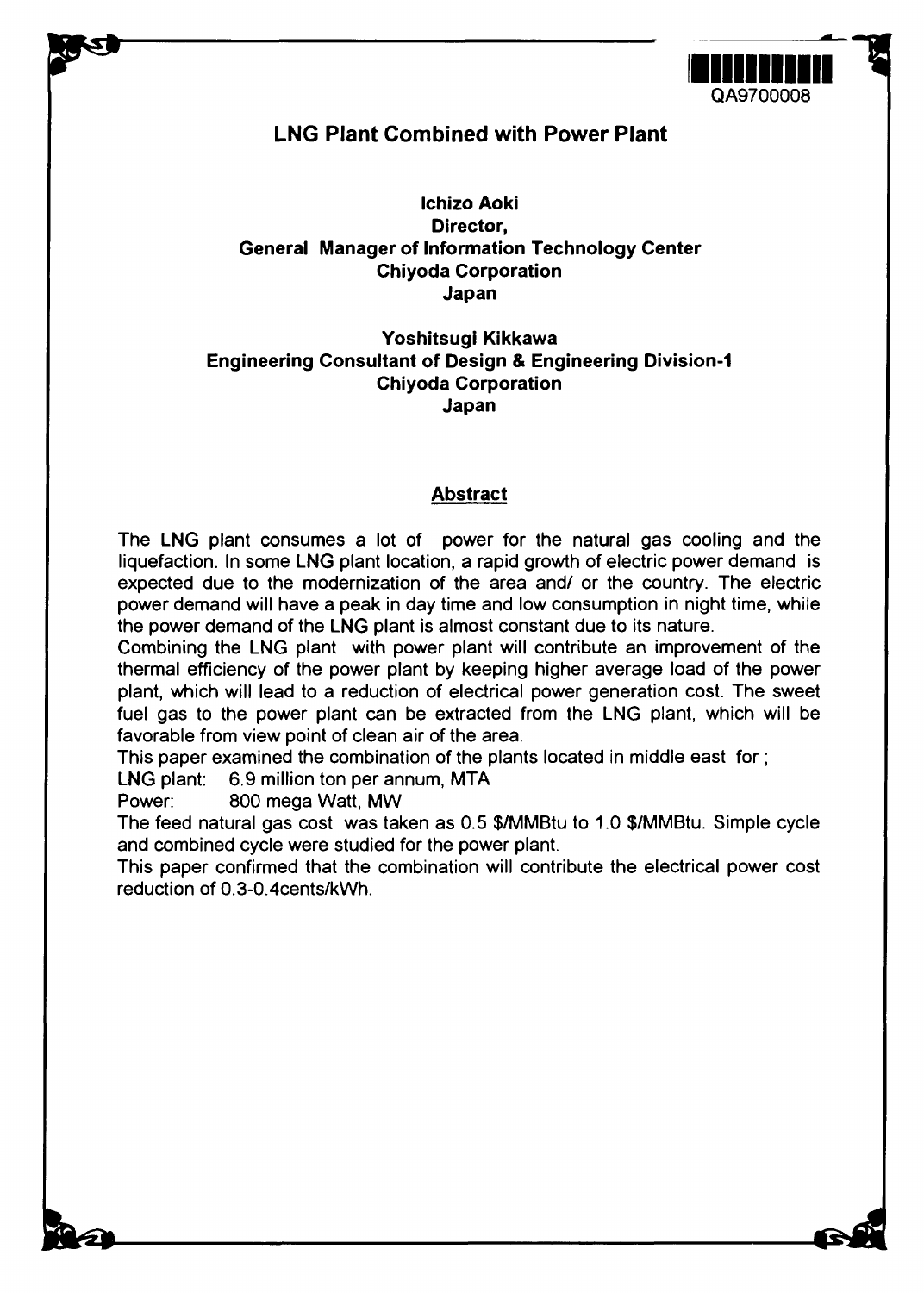# Introduction

The LNG plant consumes a lot of power for the natural gas cooling and the liquefaction from ambient temperature to -162 deg.C. In some LNG plant location, a rapid growth of electric power demand is expected due to the modernization of the area and/ or the country. The electric power demand will have a peak in day time and low consumption in night time, while the power demand of the LNG plant is almost constant due to its nature.

Therefore, the concept to combine the LNG plant with power plant will lead the electrical power cost to inexpensive due to the high availability of the power plant.

# **1. Basis for Study**

As the basis of the study following plant configuration was assumed;

LNG Plant: 6.9 MTA, metric ton per annum The maximum electrical power demand other than LNG plant: 400MW @ 45deg.C ambient temperature. The average load of power demand other than LNG plant: 70% Plant Location: Middle East Design Ambient Temperature for LNG Plant: 29 deg.C

Economic evaluation basis Feed Gas: Typical middle east gas, sour, contains hydrogen sulfide Feed Gas Cost: 0.5 -1.0 \$/MMBtu, HHV Fixed Charge Factor: 15%

# **2. Combination Feature**

Following items were considered for the combination of the LNG plant and the power plant.

#### Elimination of Power Generation of LNG Plant

The power generation unit is eliminated, since the power plant located adjacent to the LNG plant can supply a reliable electrical power, although almost LNG plants are stand alone and the electrical power is generated by gas turbine and/or steam turbines inside of the plant. To keep the availability and reliability of LNG plant, emergency power generation facility should be still kept inside of the plant.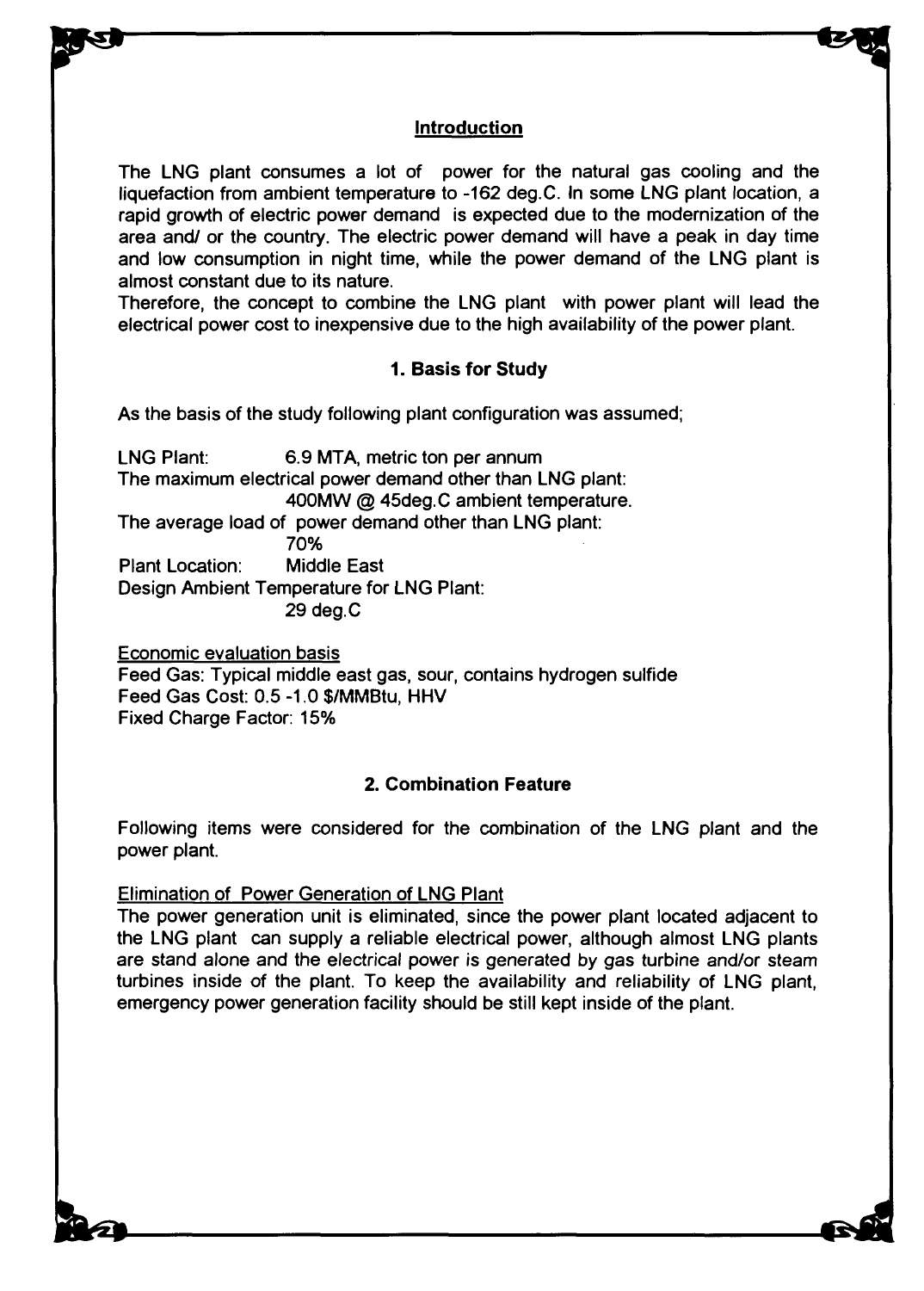#### Prime Mover

Most LNG plant is stand alone and the refrigeration compressor is driven by steam turbine or gas turbine. Recent LNG projects have used gas turbine drivers although some expansion projects still apply steam turbine drivers. The thermal efficiency improvement and ease of startup give gas turbine drivers some advantages compared with steam turbine drivers.

Recent LNG plant applied gas turbine driver:

| <b>Gas Turbine, Dual Shaft</b> | Arun (ref.-1), NW Shelf (ref.-2),<br>Qatar Gas (ref.-3) |
|--------------------------------|---------------------------------------------------------|
|                                |                                                         |

Gas Turbine, Single Shaft Kenai (ref.-4), MLNG-2 (ref.-5)

The electrical power supply from the power plant adjacent to the LNG plant will replace the gas turbine driver or steam turbine driver to motor.

#### Fuel Gas to Power Plant

From view point of clean air of the area, the sulfur emission to environment should be minimized and the fuel gas to the power plant can be extracted from pre-treating section of the LNG plant.

#### Cooling Water Intake

The combined cycle requires a large amount of sea water for the steam cycle of the combined cycle and the requirement will be comparable to that of LNG plant. Therefore the cooling water intake can be combined, although the supply pump and lines should be dedicated to each plant, considering the reliability.

#### Steam Requirement of LNG Plant

LNG plant usually needs steam as heating media for acid gas removal unit and reboiler duties for fractionation, therefore cogeneration cycle application will contribute the plant efficiency.

However, the steam system trip will have a serious affect for LNG availability of LNG plant, since the steam system trip cause the total liquefaction train shut down including acid gas removal unit and the restart will take longer time. Therefore in this paper, the steam system combination was not considered.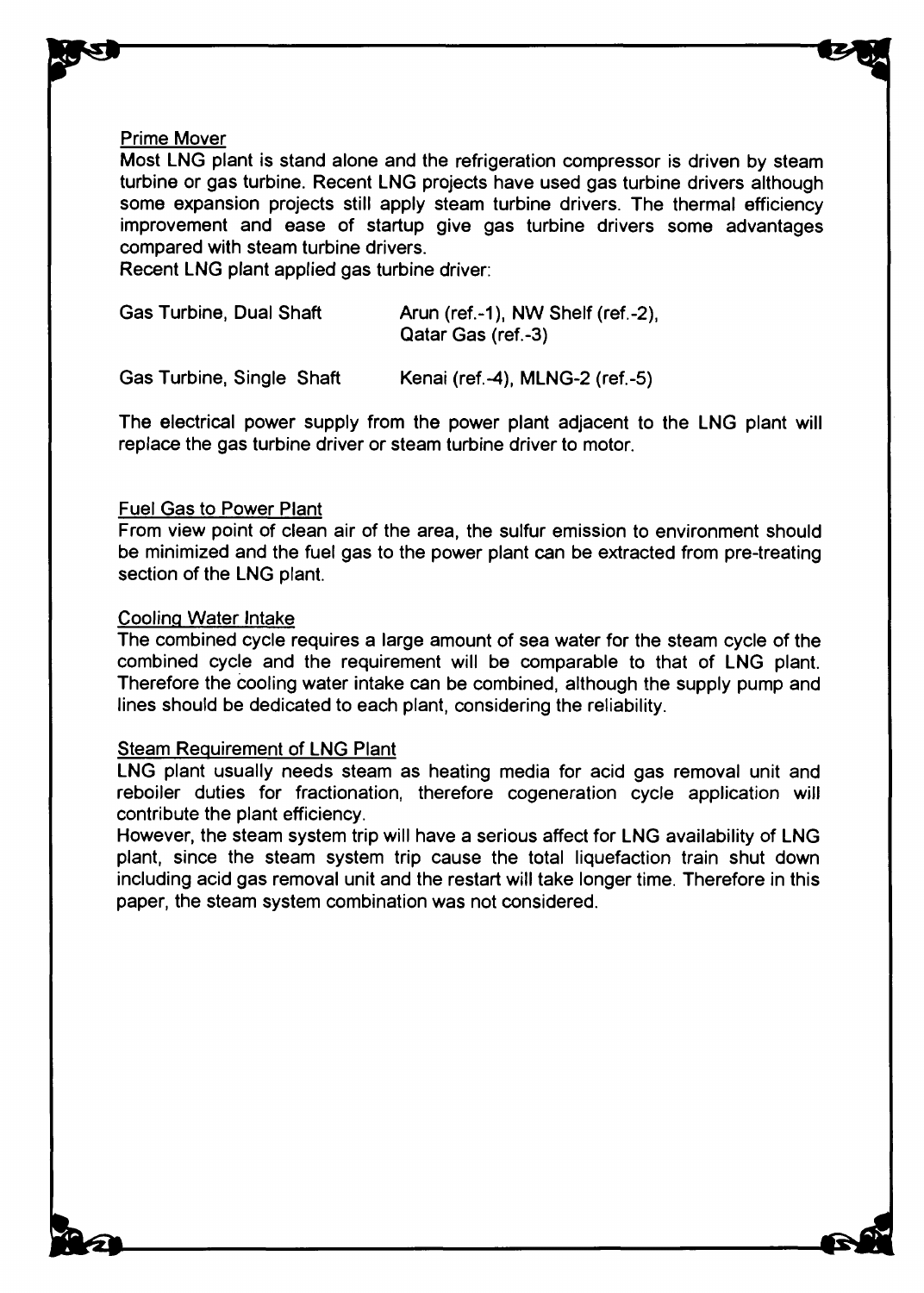# 3. Plant Scheme

LNG Plant Scheme

The LNG plant consists of typical three(3) trains with supporting utility facilities and LNG storage and loading facilities suitable for 125,000 m3 LNG tanker loading. The C3-precooled MR process of APCI, Air Products and Chemicals Inc. is assumed as liquefaction process. The typical flow scheme is shown in Fig. 1.

The liquefaction process applies two refrigeration systems, C3 and MR, mixed refrigerant. The propane, C3 is used as precooling of the feed gas and the MR. The C3 refrigerant system applies three(3) refrigeration levels. The C3 vapors from the evaporators are compressed by C3 compressor and cooled and condensed by cooling water. The MR is used for final cooling of the feed gas using spool wound heat exchanger. The vapor from the spool wound heat exchanger is compressed by MR compressors and then cooled by cooling water and C3 refrigerants. The power requirement ratio of C3: MR is 1:2 to3.

Typical configuration was shown in Fig. 2, where one GE Frame 5 is applied for C3 compressor and three(3) GE Frame 5's are applied for MR compressors.

LNG Plant Size: 2.3MTA x 3Train

The refrigeration compressor of each train

C3: 27 MW

MR: 64 MW

The LNG plant will consume

Refrigeration Compressors: 91 MW x 3=273MW

Others: 127

Total 400

The refrigeration compressors are driven by motors instead of mechanical drive gas turbines. Excluding the emergency power, the electrical power will be supplied from the adjacent power plant.

Power Plant Scheme

Two cycles were considered; Simple Cycle

Combined Cycle

Simple Cycle. SC

A schematic diagram for a simple cycle, single shaft gas turbine is shown in Fig. 3. Air enters the axial flow compressor at ambient conditions. Since these conditions vary daily, seasonally or for site, A standard condition is considered for convenience. The standard conditions used by the gas turbine industry are 59F (15C), 14.7 psia (1.013 bar) and 60% relative humidity, which are established by the International Standards Organization (ISO). These conditions are frequently referred to as ISO conditions.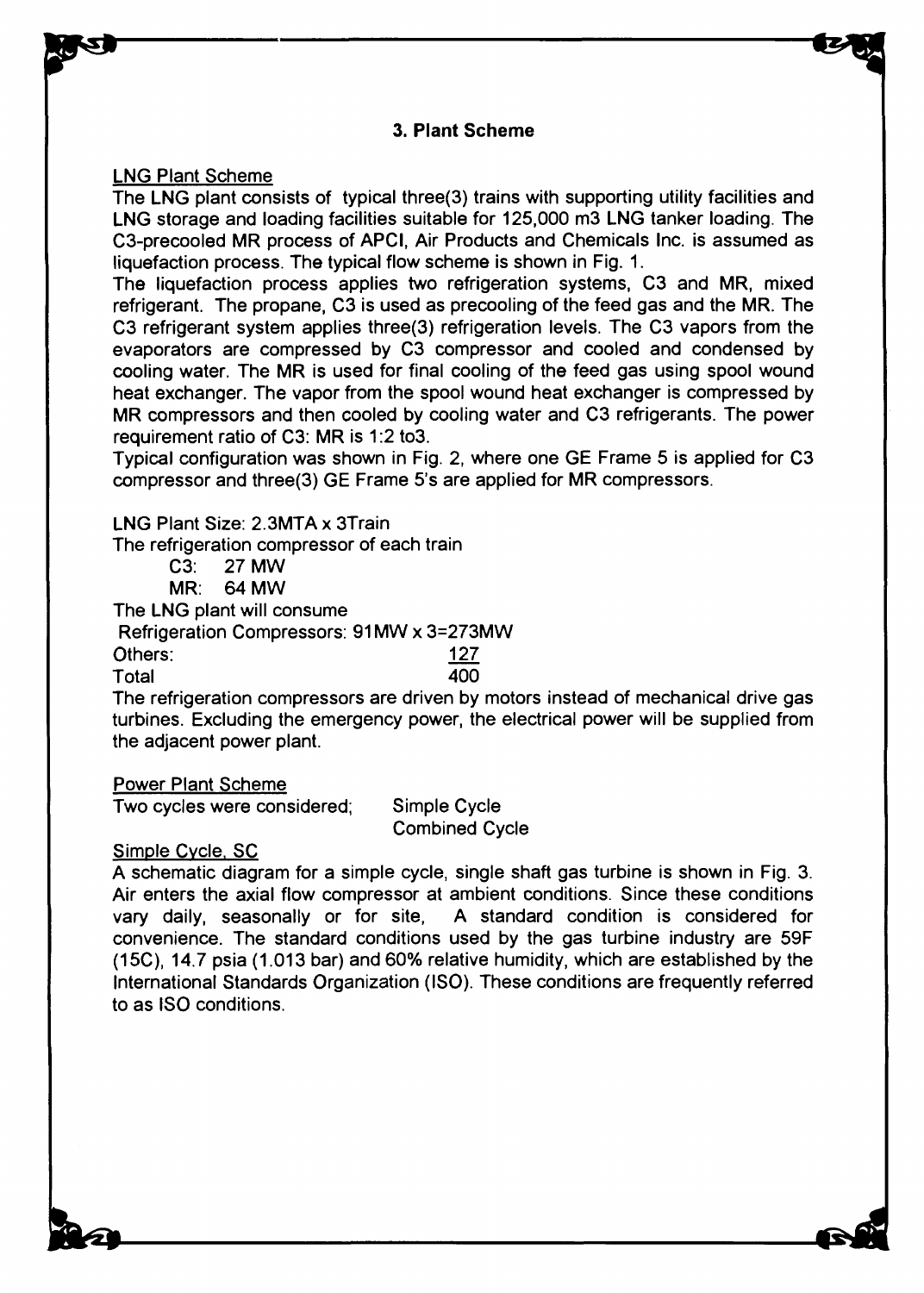Air entering the compressor is compressed to some higher pressure. No heat is added; however, the temperature of the air rises due to compression, so that the air at the discharge of the compressor is at a higher temperature and pressure.

Upon leaving the compressor, air enters combustion system, where fuel is injected and combustion takes place. The combustion process occurs at essentially constant pressure. The combustion mixture leaves the combustion system and enters the turbine.

In the turbine section of the gas turbine, the energy of the hot gases is converted into work. This conversion actually takes place in two steps. In the nozzle section of the turbine, the hot gases are expanded and a portion of the thermal energy is converted into kinetic energy. In the subsequent bucket section of the turbine, a portion of the kinetic energy is transferred to the rotating buckets and converted to work.

Some of the work developed by the turbine is used to drive the compressor, and the remainder is available for useful work at the output flange of the gas turbine. Typically, more than 50% of the work developed by the turbine sections is used to power the axial flow compressor.

When the feed gas cost is inexpensive, the simple cycle will be economical, since the unit plant cost per kW will be less expensive than the combined cycle, although the thermal efficiency of simple cycle is much less than the combined cycle.(ref.-6)

#### Typical Designation:

The power plant will be consist of simple cycle of six(6) of GE Frame -7FA equivalent. For example

Designation: PG7231 FA

Thermal Efficiency(ISO): 36%

|  | Performance. (ref.6) |  |  |
|--|----------------------|--|--|
|  |                      |  |  |

| Site Temp. deg.C | Net Plant Power, MW | <b>Heat Rate Factor</b> |
|------------------|---------------------|-------------------------|
| -15              | 167                 | 1.000                   |
| -29              | 153                 | 1.025                   |
| 45               | 147                 | 1.053                   |

#### Combined Cycle. CC

A typical simple-cycle gas turbine will convert 30 to 35% of the fuel input into shaft output.

The combined cycle is generally defined as one or more gas turbines with heatrecovery steam generators in the exhaust, producing steam for a steam turbine generator, heat-to-process, or a combination thereof. Fig. 4 shows a combined cycle in its simplest form. Very high utilization of the fuel input to the gas turbine can be achieved with some of the more complex heat-recovery cycles, involving multiplepressure boilers, extraction or topping steam turbines, and avoidance of steam flow to a condenser to preserve the latent heat content. Attaining over 80% utilization of the fuel input by a combination of electrical power generation and process heat is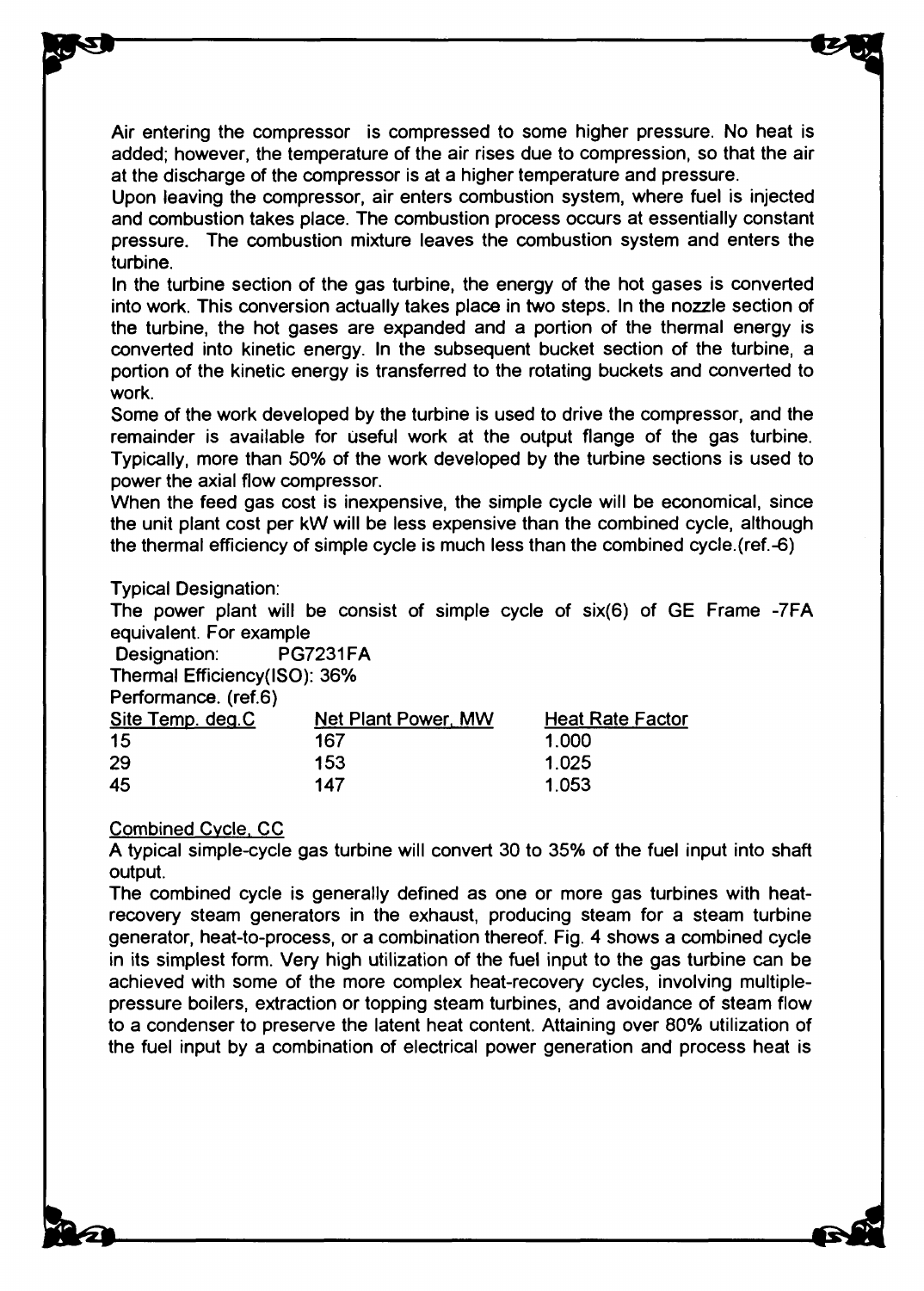not unusual. Combined cycles producing only electrical power are in the 50% to 60% thermal efficiency range using the more advanced gas turbines. (ref.-6)

Typical Designation: The power plant will be consist of combined cycle of four(4) of GE Frame -7FA equivalent. For example; Designation: S107FA Gas Turbine: PG7221FA HRSG, Heat Recovery Steam Generator: reheat, unfired type Thermal Efficiency(ISO): 55% Performance: (ref.-7) Site Temp. deq.C Net Plant Power. MW Heat Rate Factor 15 253 1.000 29 237 1.001 45 215 1.002

# **4. Technical Review for the LNG Plant**

Compared with stand alone LNG plant, following were reviewed for the combined case.

#### Synchronous Motor Application

There has never been applied such a big motor driver for the refrigeration compressor of LNG plant. Since there is no induction motor of such size in the market, the driver should be synchronous motor which is basically same construction feature with power generator which has a vast market for such size. There is a few application of synchronous motor for gas compressor for such size by ASEA BROWN BOVERI, ABB.(ref.-8)

For this synchronous motor application, following points were reviewed;

#### Startup Device:

During the start up of the compressor and the driver synchronous motor, to increase the rotating speed to the synchronous speed against a big torque caused by the compressor, a gradually increased frequency current is introduced from the static frequency converter provided into the synchronous motor. To minimize the start up torque, the compressor is started in reduced suction pressure. After getting the synchronous speed using the variable frequency current from the static frequency converter, the main bus is connected to the synchronous motor, and then the suction pressure increased to normal operating condition, making up the hold up. The capacity of the static frequency converter was estimated as around 8MW.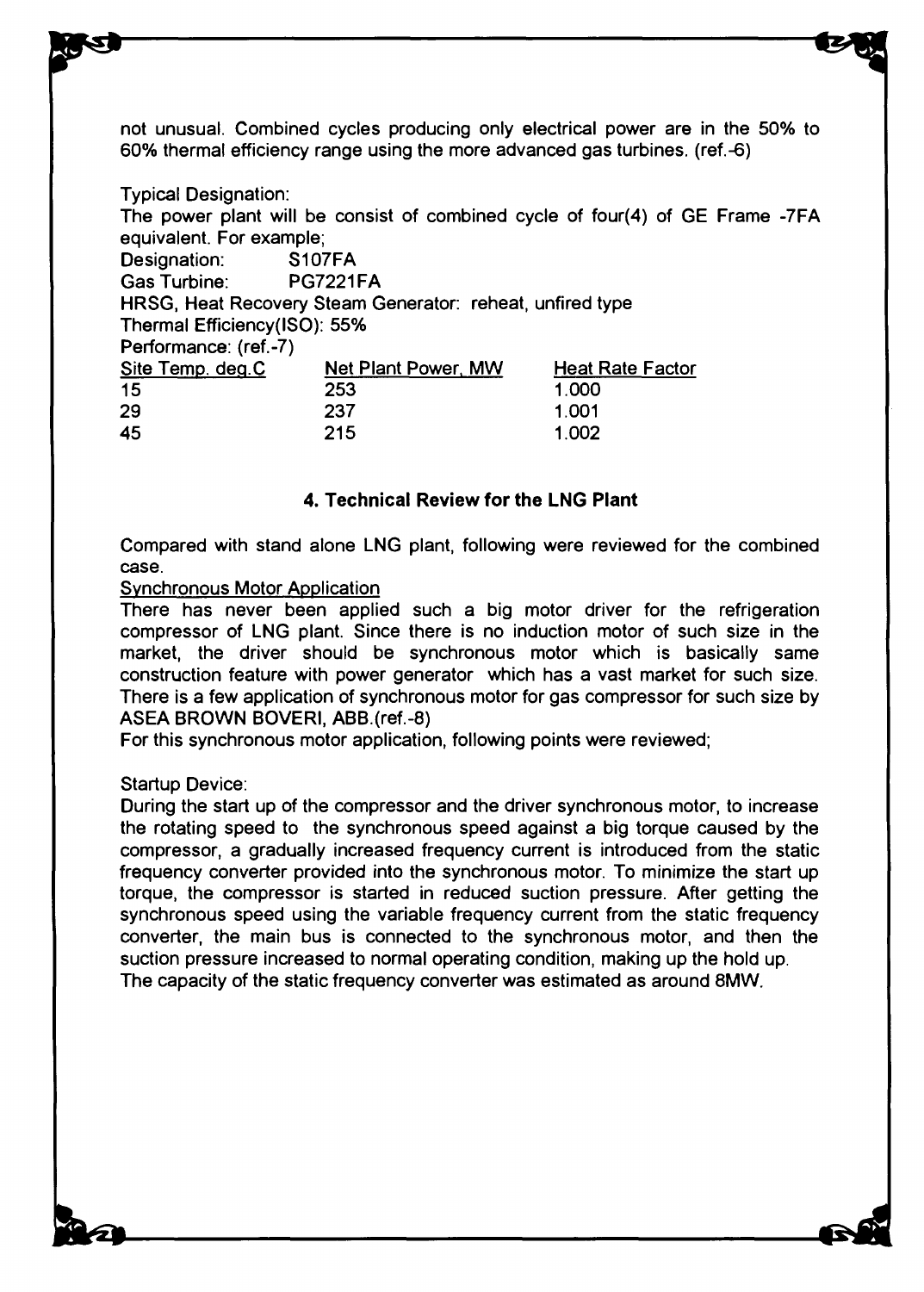Constant Speed for Refrigerant Compressor:

The compressor is driven by synchronous motor, therefore the speed is constant. The compressor control is different from the common variable speed gas turbine driver. The MR compressor flow rate can be controlled by the hold up of the refrigerant.

If the suction temperature of the C3 compressor needs to be constant, it will be controlled by the propane compressor discharge pressure which is controlled by the acting surface area of the propane condenser against the temperature variation of the cooling water or air.

#### Extra Production

The power plant can supply the demand in case of ambient temperature of 45 deg.C and this will result over 5% extra production compared with stand alone case.

# Reliability and Availability Consideration

The reliability of the LNG plant is mainly depend on the gas turbine driver of the power generator for the combined case, while the reliability of the LNG plant is mainly depend on the gas turbine driver in case of stand alone case. The availability of the power plant will be over 90% and the scheduled shut down will be around 5%. The scheduled shut down of the power plant will be incorporated with LNG plant maintenance program, minimizing the LNG plant unavailability.

Therefore, the availability of LNG plant was taken as 90% for this study as well as the stand alone case.

# **5. Economic Analysis**

Based on above, the cases are defined as follows.

# Definition of Case

Study Cases:

The stand alone case was also evaluated for the comparison with the combination of LNG plant and the power plant.

The gas turbine cycle was considered for the power plant considering the recent high availability and the high thermal efficiency. Two cycle i.e. simple cycle, SC and combined cycle, CC were considered .

| <u>Study Cases</u> .     |                    |           |          |
|--------------------------|--------------------|-----------|----------|
| Combination: Stand Alone | <b>Stand Alone</b> | Combined  | Combined |
| Gas Turbine; SC          | CC.                | <b>SC</b> | - CC     |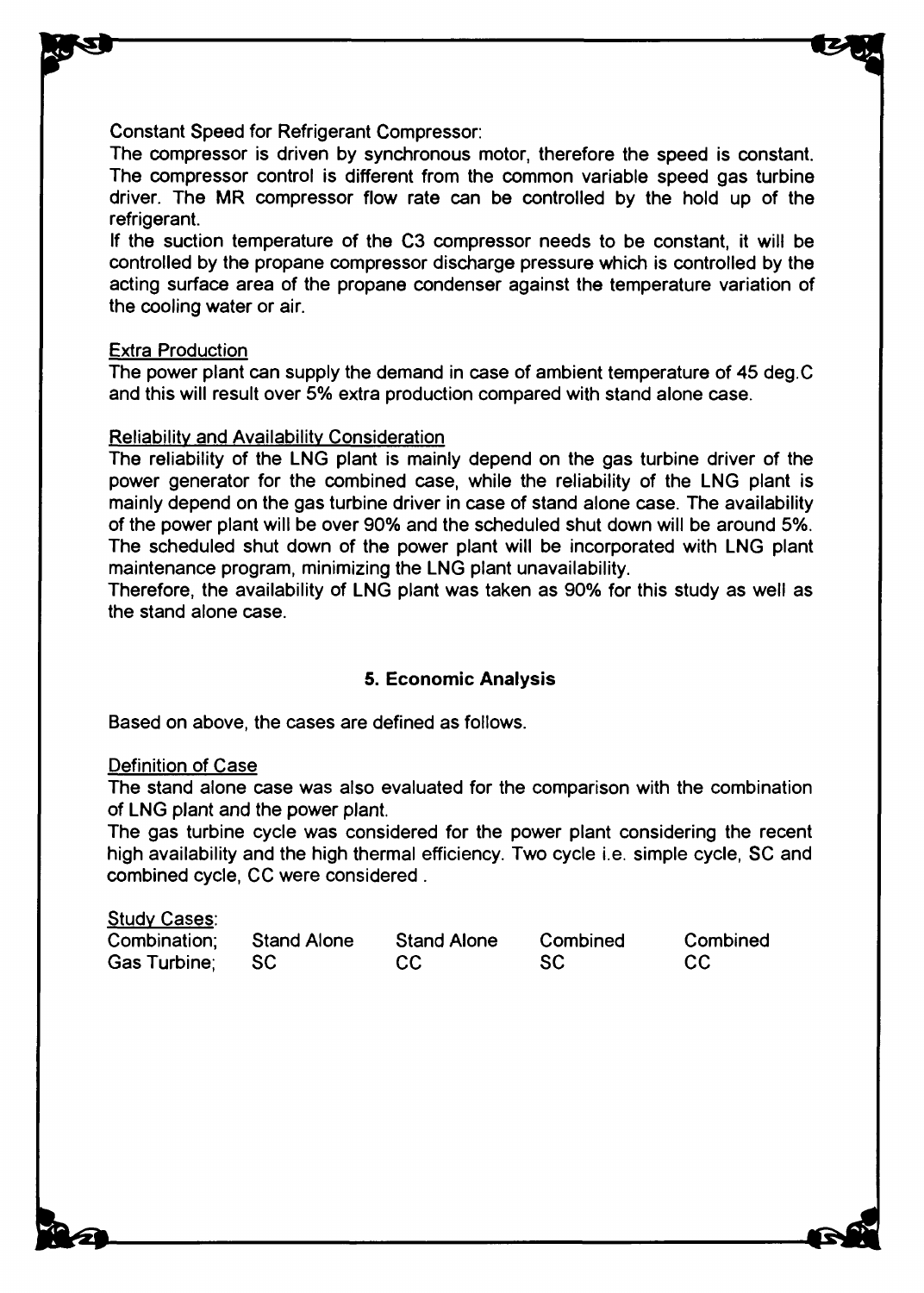The economic evaluation was made for the feed gas cost of 0.5\$/MMBtu and 1.0 \$/MMBtu. Plant costs were estimated as follows based on appropriate basis.

| <b>LNG Plant Cost:</b>                   | Stand Alone:<br><b>Combined Case:</b> | 2,000 million \$<br>1,900 million \$ |
|------------------------------------------|---------------------------------------|--------------------------------------|
| <b>Power Plant Cost: Combined Cycle:</b> | Simple Cycle:                         | 600\$/kW<br>450 \$/kW                |

#### Case Study Results

The LNG cost is shown in Table-1. The table shows the combined case will have no cost difference against the stand alone case, although the extra production will make profit if the LNG market can absorb it.

The electrical power cost is shown in Table 2 and Fig. 5. The table shows the combined case will have 0.3-0.4 cents/kWh cost merit against the stand alone case. The combined cycle, CC will not have a cost merit for simple cycle for this feed gas cost range, although CC will have an advantage for the feed gas cost above 1.0 \$/MMBtu.

# **Table-1 LNG Cost, \$/MMBtu**

|                                  | <b>Stand Alone</b> | <b>Stand Alone</b> | <b>Combine</b> | <b>Combine</b> |
|----------------------------------|--------------------|--------------------|----------------|----------------|
| <b>GT Cycle</b>                  | <b>SC</b>          | CC                 | <b>SC</b>      | CC             |
| <b>Feed Gas</b><br>0.50 \$/MMBtu | 1.68               | 1.68               | 1.68           | 1.70           |
| <b>Feed Gas</b><br>1.00 \$/MMBtu | 2.26               | 2.26               | 2.25           | 2.25           |

#### **Table-2 Electrical Power Cost, cent/kWh**

|                                  | <b>Stand Alone</b> | <b>Stand Alone</b> | <b>Combine</b> | <b>Combine</b> |
|----------------------------------|--------------------|--------------------|----------------|----------------|
| <b>GT Cycle</b>                  | SC                 | CC                 | <b>SC</b>      | CC             |
| <b>Feed Gas</b><br>0.50 \$/MMBtu | 21                 | 2.4                | 1.8            | 2.1            |
| <b>Feed Gas</b><br>1.00 \$/MMBtu | 27                 | 2.8                | 2.4            | 2.4            |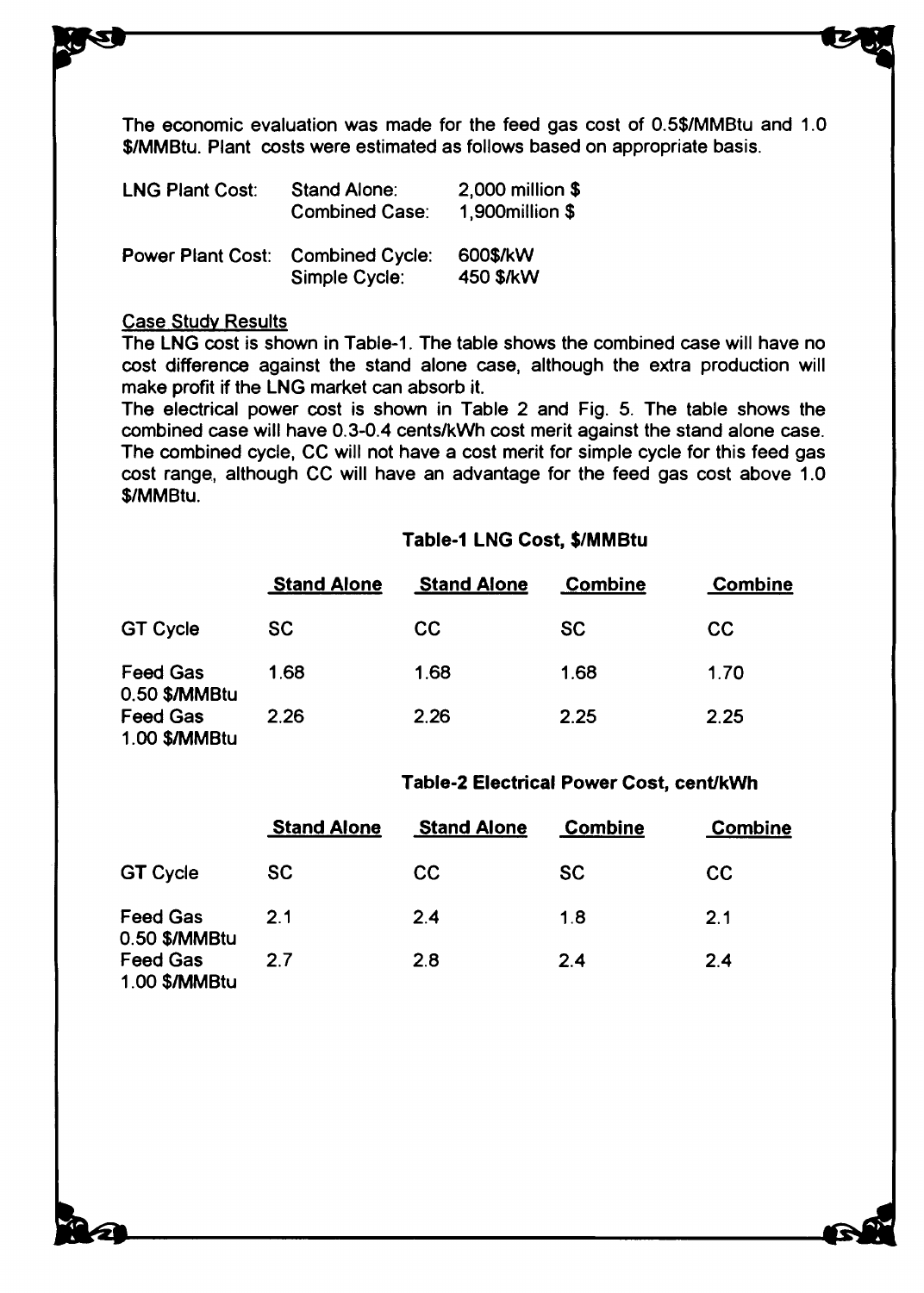# **6. Conclusion**

The concept to combine LNG plant with power plant was confirmed to have economical advantage compared with the stand alone case from view point of LNG cost and electrical power cost for the range of the feed gas cost 0.5-1.0 \$/MMBtu.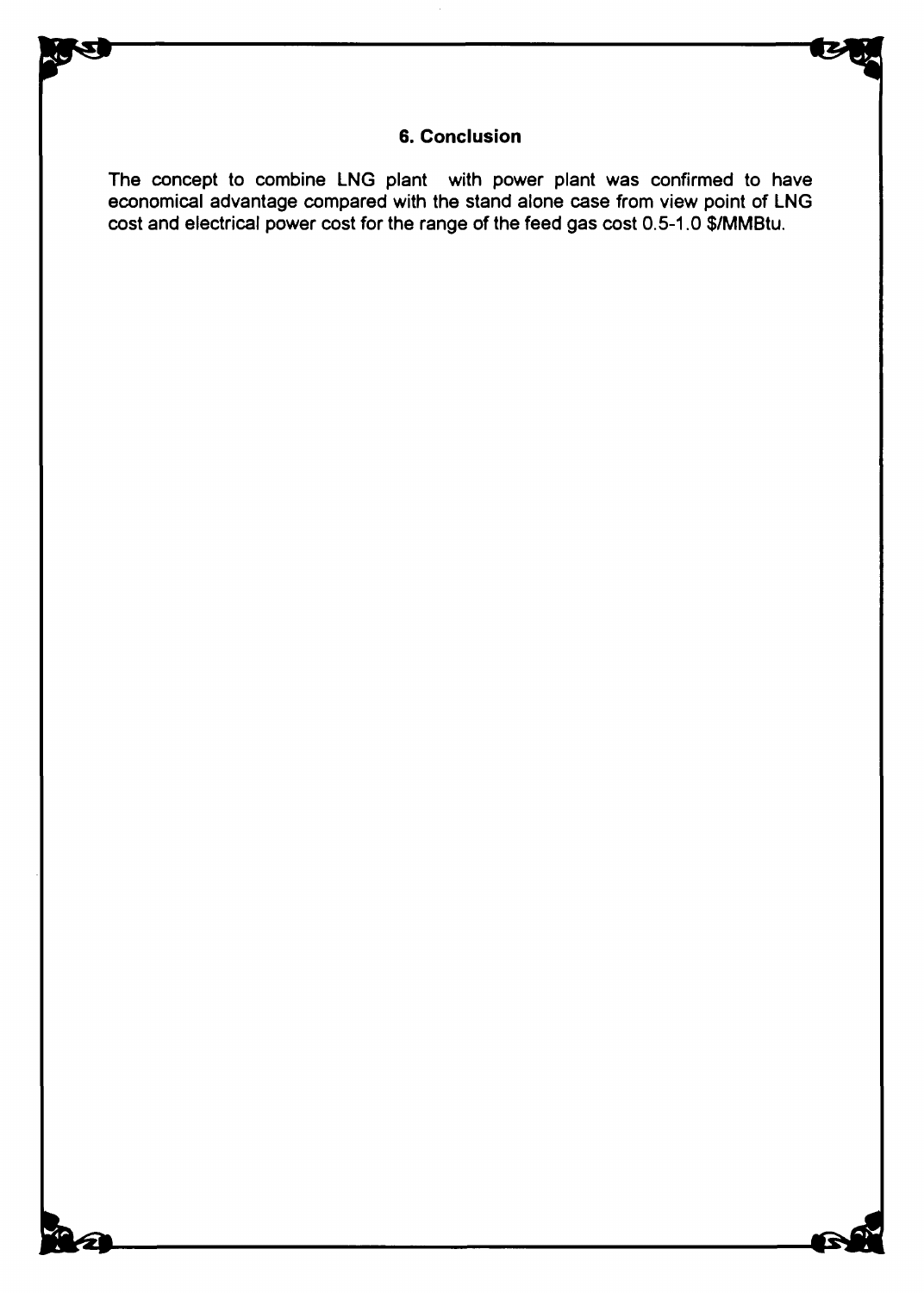#### **References**

- 1. J. Soeryant and Triyantno " Availability and capacity Improvement of the Arun LNG Plant" LNG 10 International Conference 1992
- 2. W., J., Brehaut "LNG Train Debottlenecking" LNG 11 International Conference 1995
- 3. A. B. Salimbeni, M. Camatti, " Compressors for Baseload LNG Service" LNG 11 International Conference 1995
- 4.Yu Nan Liu, C.E. Lucas, J.C. Bronfenbrenner "Optimum Design of Liquefaction Plants with Gas Turbine Drivers" LNG 11 International Conference 1995
- 5.M. Borchi, A. Maretti " Testing of Turbocompressor Trains for LNG Plants" TurboCompressors for Large LNG Plants' seminar Nuovo Pignone, 1993
- 6. GE Publication GER-3567E
- 7. GE Publication GER-3574E
- 8. ABB MEGADRIVE- LCI Reference List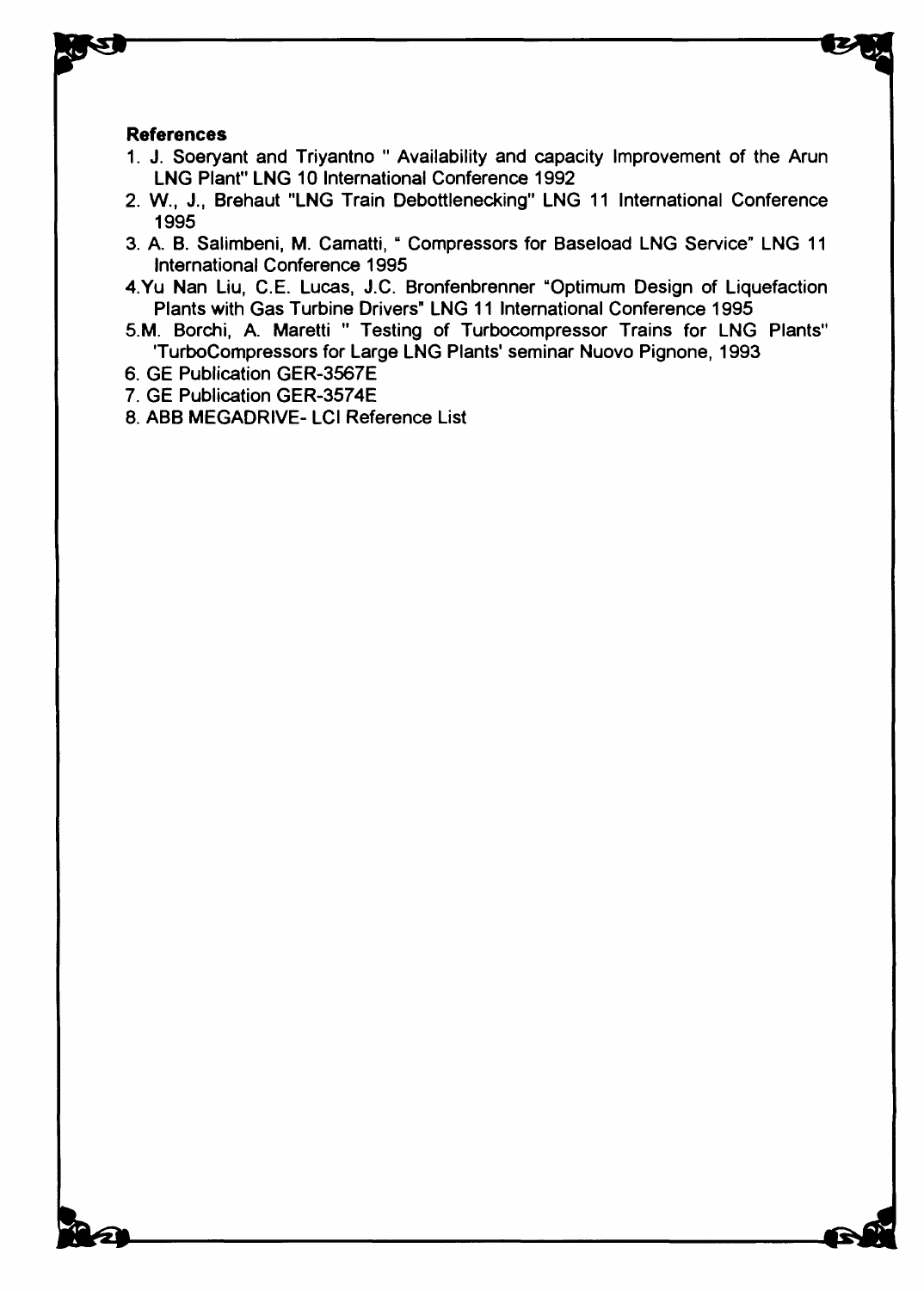

**Fig. 1 C3-MR (APCI) Process Scheme**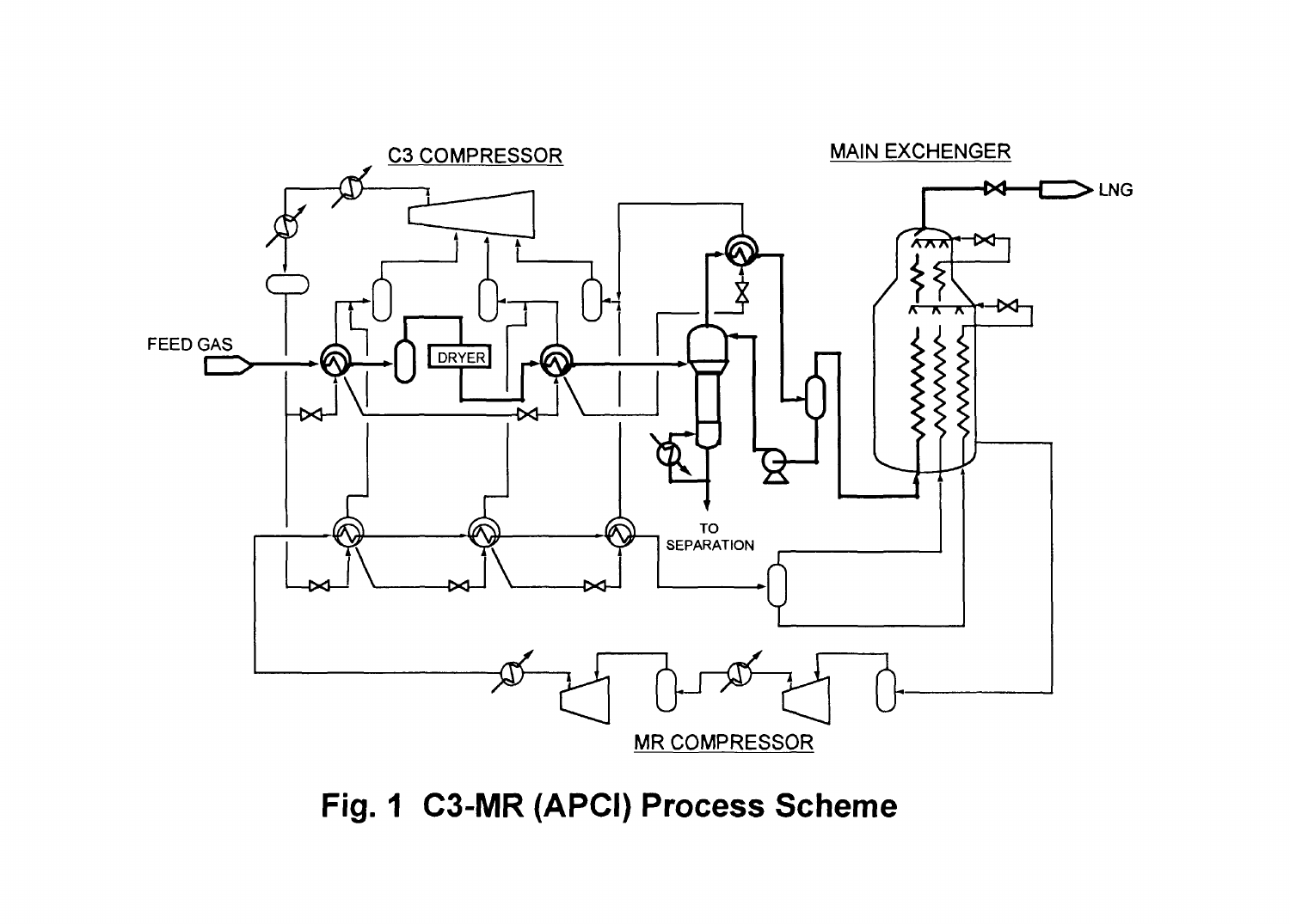

() Nuovo Pignone standard designation

**Fig. 2 QATARGAS 2.3 MTA Refrigeration Compressor Scheme**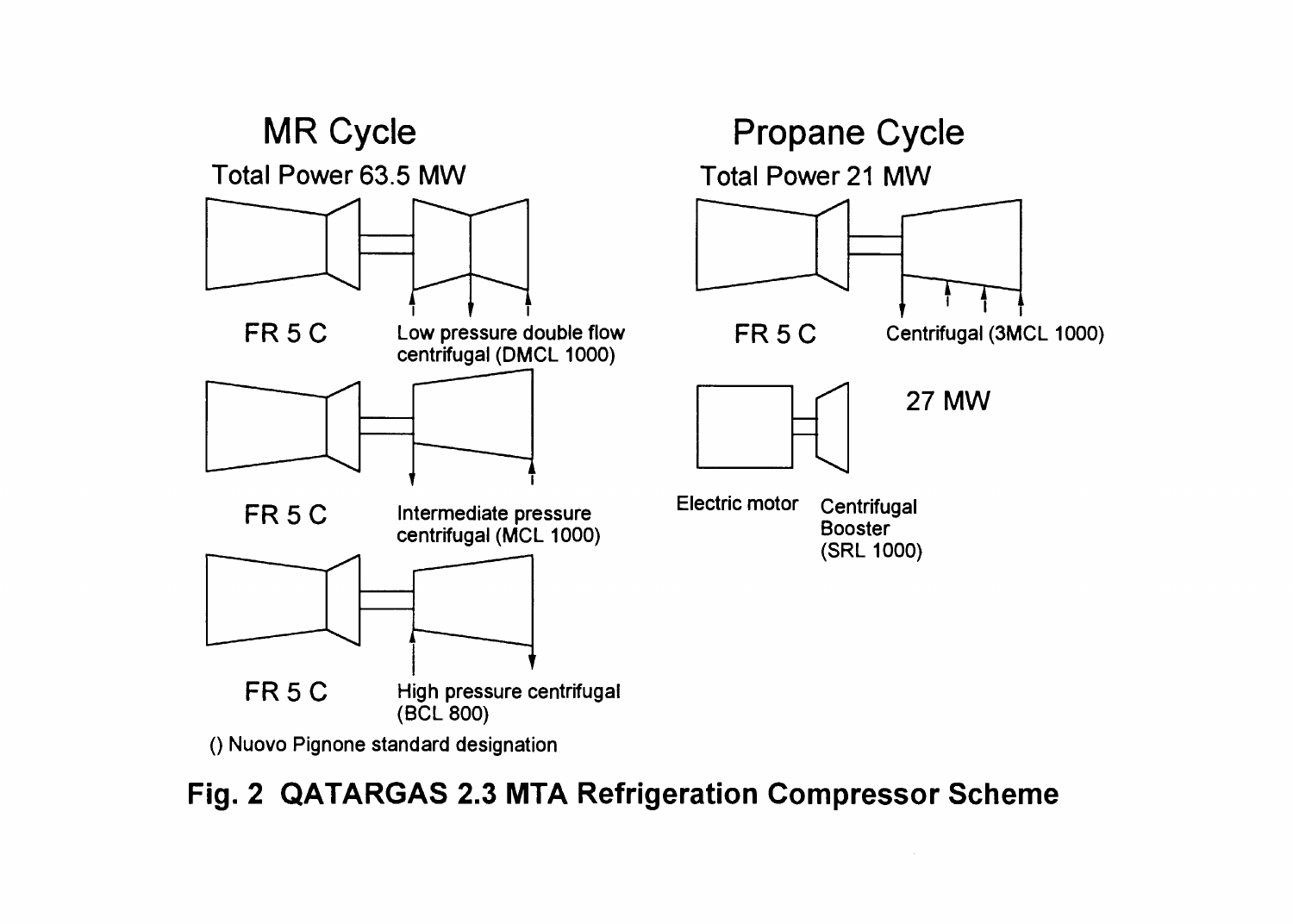

**Fig. 3 Simple-cycle, single-shaft gas turbine**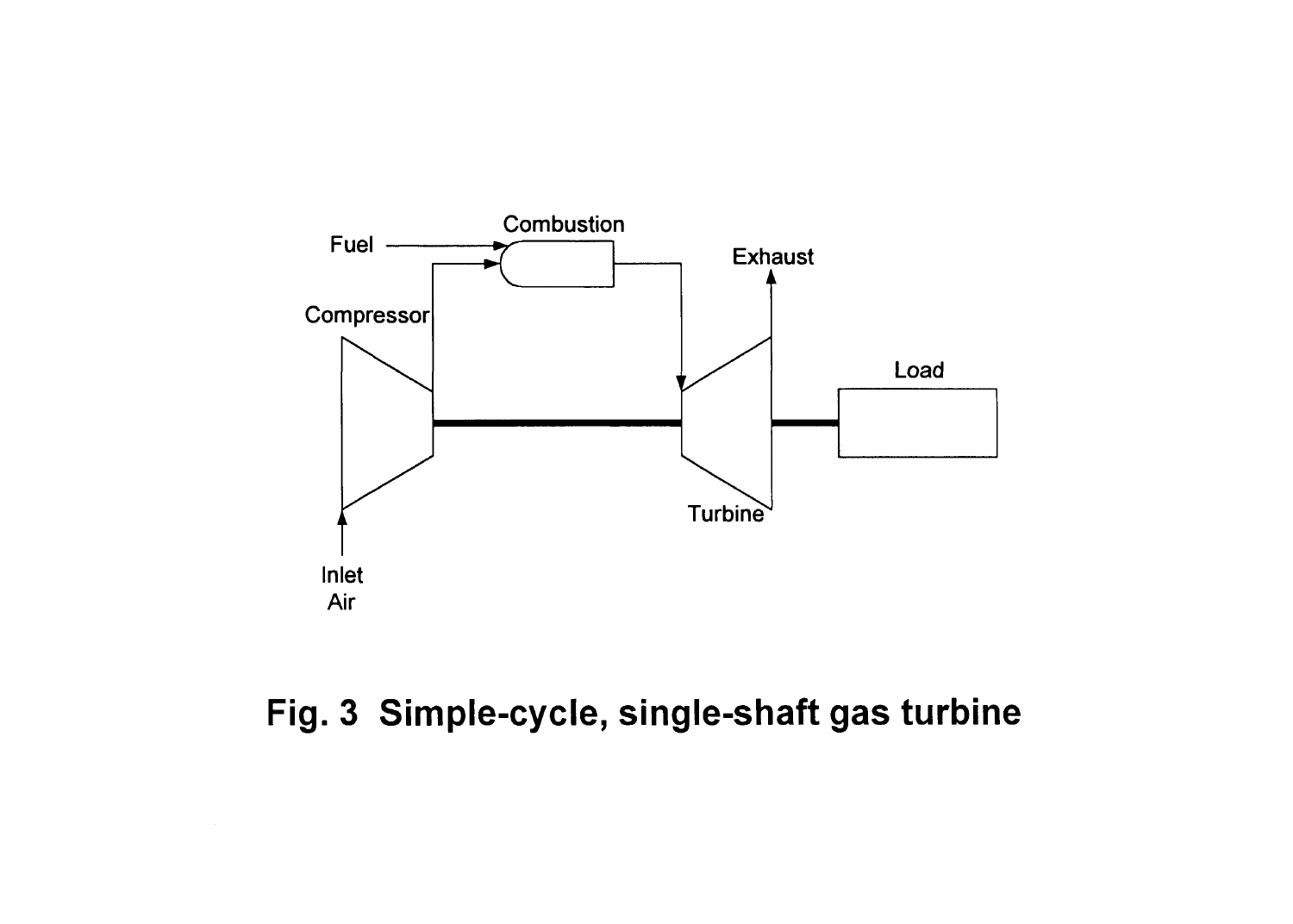

# **Fig. 4 Combined cycle**

 $\sim 10^{-1}$